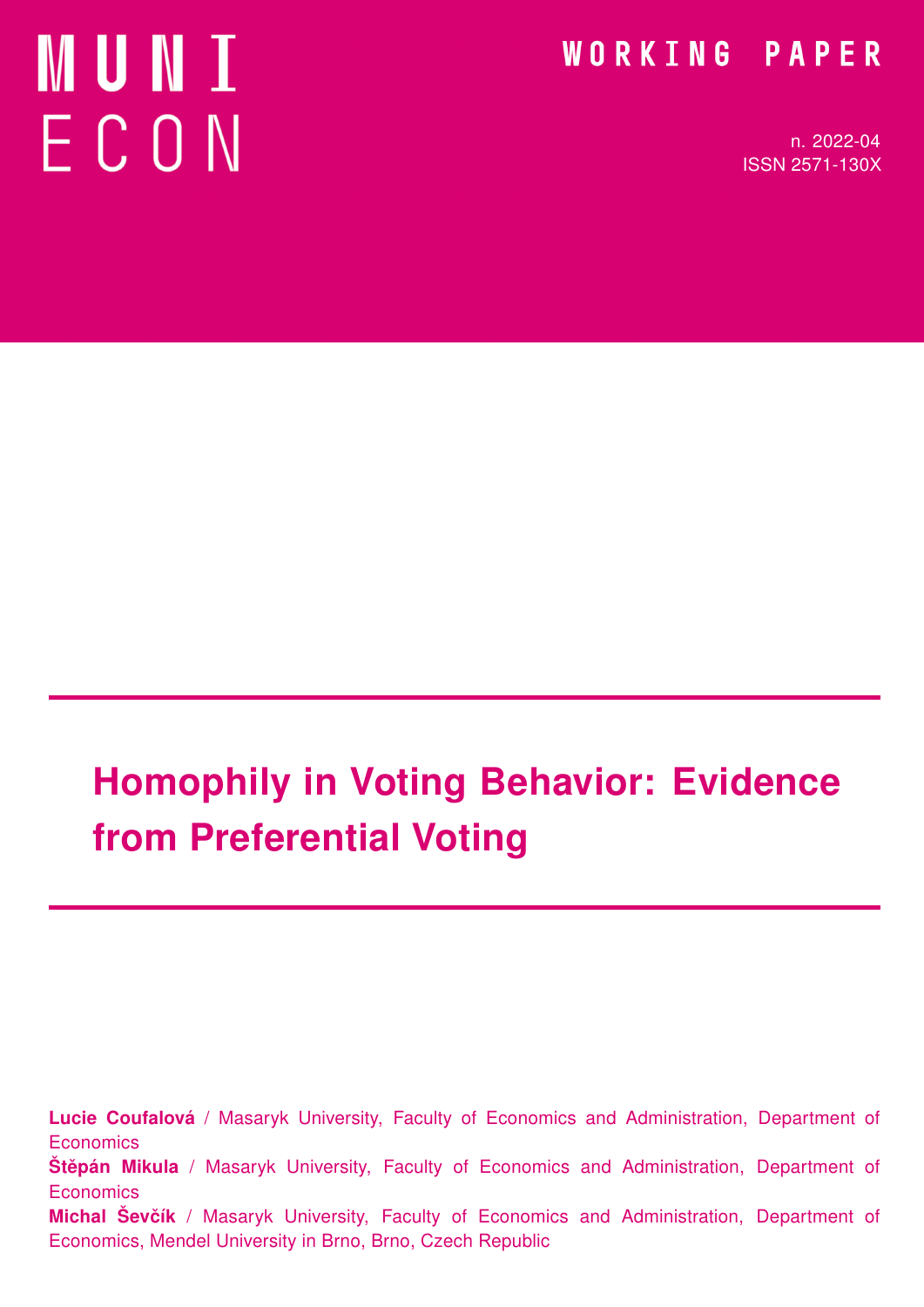# Homophily in Voting Behavior: Evidence from Preferential Voting

# Abstract

Homophily in Voting Behavior: Evidence from Preferential Voting Abstract: Homophily is a strong determinant of many types of human relationships. It affects, for example, whom we marry and potentially also whom we vote for. We use data on preferential voting from Czech parliamentary elections in 2006, 2010, 2013, and 2017 matched with 2011 Census data to identify the effect of homophily on voting behavior. We find that a one percent increase in the share of the municipality's population that has the same occupation or education level as the candidate increases the number of preferential votes that candidate receives by 0.7% or 0.5%, respectively. We also find that candidates who live in the voters' municipality receive a substantially higher number of preferential votes.

Masaryk University Faculty of Economics and Administration

Authors:

Lucie Coufalová / Masaryk University, Faculty of Economics and Administration, Department of Economics Štěpán Mikula / Masaryk University, Faculty of Economics and Administration, Department of Economics Michal Ševčík / Masaryk University, Faculty of Economics and Administration, Department of Economics, Mendel University in Brno, Brno, Czech Republic

Contact: stepan.mikula@econ.muni.cz Creation date: 2022-03 Revision date:

Keywords: voting behavior; homophily; preferential voting; Czech parliamentary elections JEL classification: D72, D91, P16

Citation: Coufalová, L., Mikula, Š., Ševčík, M. 2022. Homophily in Voting Behavior: Evidence from Preferential Voting. MUNI ECON Working Paper n. 2022-04. Brno: Masaryk University.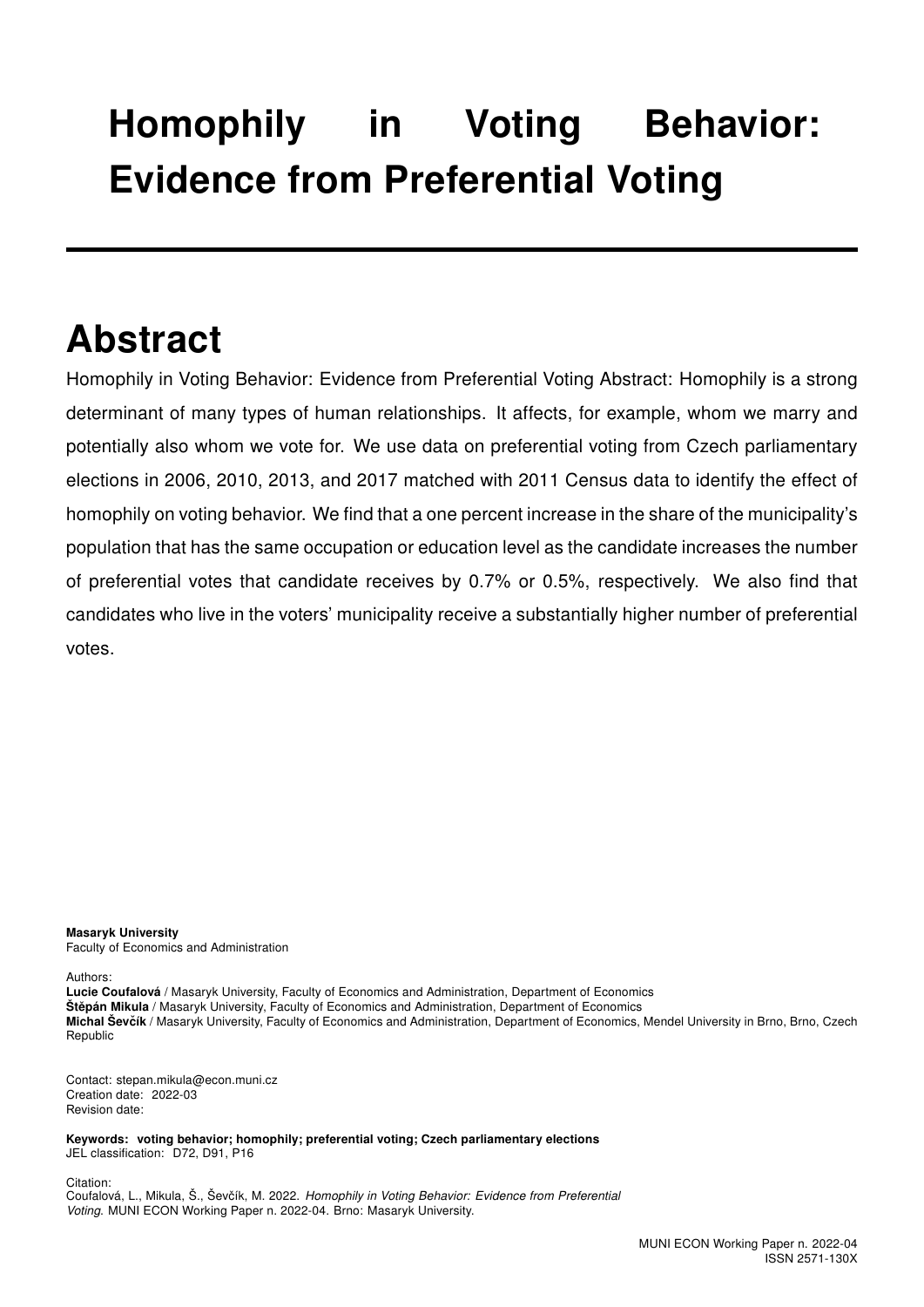## Homophily in Voting Behavior: Evidence from Preferential Voting<sup>∗</sup>

Lucie Coufalová<sup>†a</sup>, Štěpán Mikula<sup>‡a</sup>, and Michal Ševčík<sup>§a,b</sup>

<sup>a</sup>Masaryk University, Brno, Czech Republic <sup>b</sup>Mendel University in Brno, Brno, Czech Republic

March 2, 2022

Homophily is a strong determinant of many types of human relationships. It affects, for example, whom we marry and potentially also whom we vote for. We use data on preferential voting from Czech parliamentary elections in 2006, 2010, 2013, and 2017 matched with 2011 Census data to identify the effect of homophily on voting behavior. We find that a one percent increase in the share of the municipality's population that has the same occupation or education level as the candidate increases the number of preferential votes that candidate receives by 0.7% or 0.5%, respectively. We also find that candidates who live in the voters' municipality receive a substantially higher number of preferential votes.

**Keywords:** voting behavior; homophily; preferential voting; Czech parliamentary elections

**JEL Codes:** D72, D91, P16

<sup>∗</sup>Coufalová and Ševčík acknowledge financial support from the Czech Science Foundation (grant No. 20-23131S). Mikula acknowledges financial support as part of a joint grant from the Czech Science Foundation and Austrian Science Fund (GF20-18033L). We thank Lukáš Lafférs for his comments and suggestions. All remaining errors are our own. The replication package for all regression tables is available at https://github.com/s-mikula/homophily.

†Masaryk University, Lipová 507/41a 602 00 Brno, lucie.coufalova@econ.muni.cz

‡Corresponding author, Masaryk University, Lipová 507/41a 602 00 Brno, stepan.mikula@econ.muni.cz §Masaryk University, Lipová 507/41a 602 00 Brno, michal.sevcik@econ.muni.cz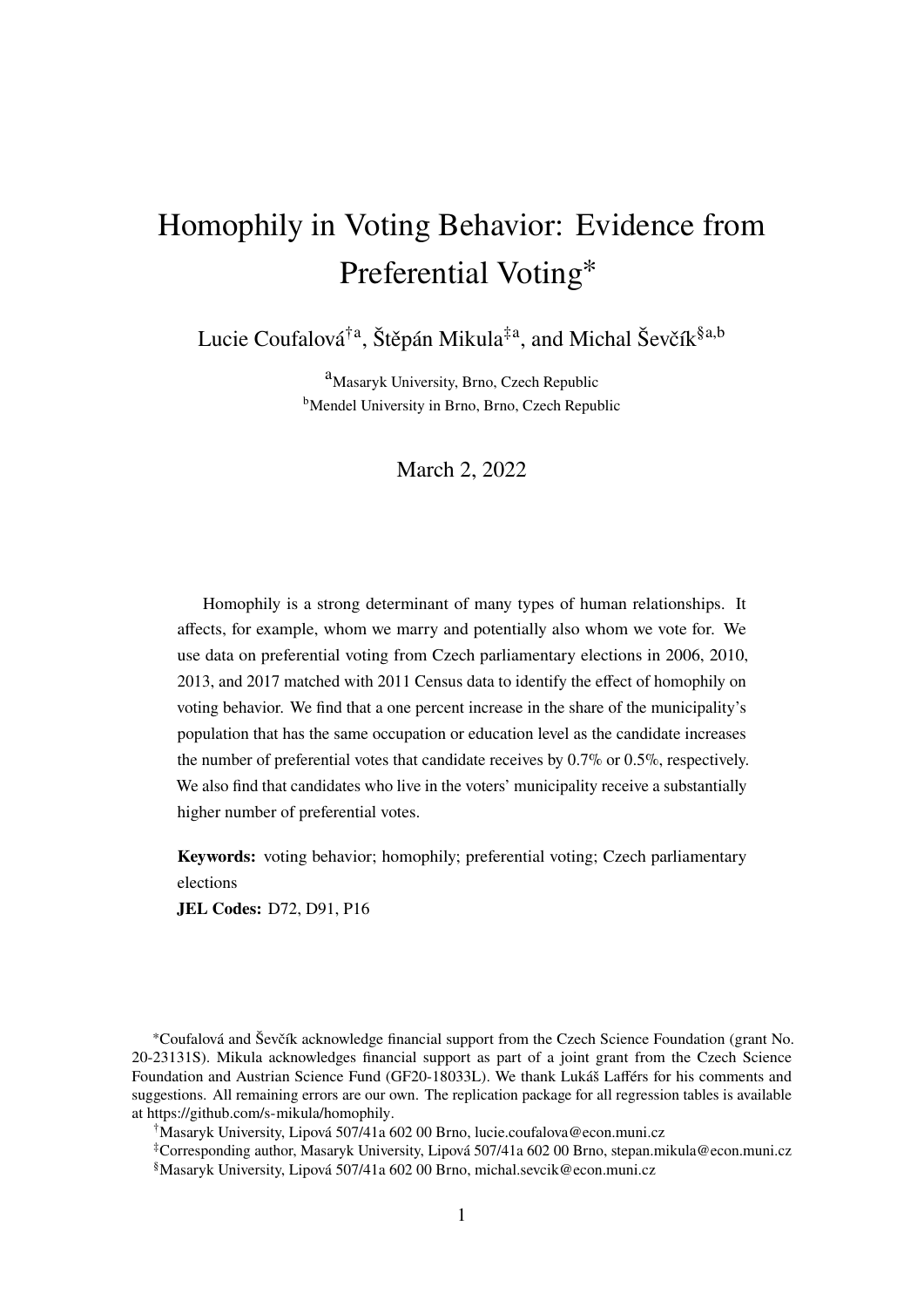#### **1 Introduction**

The empirical literature shows that voters tend to prefer candidates who demonstrate suitability for the office in question. Voters assess candidates' suitability on the basis of their characteristics and stereotypes associated with them (Carnes and Lupu 2016; Portmann and Stojanović 2019). An alternative explanation of voters' support for certain candidates assumes the existence of *homophily*, i.e. preference for candidates who share socio-demographic or attitudinal characteristics with the voter (McPherson et al. 2001).

Homophily strongly affects many types of human relationships. These include, among others, our choice of friends (Adida et al. 2015) and life partners (Skopek et al. 2011). We generally tend to keep in touch with people whose age and gender (Stehlé et al. 2013; Smith et al. 2014), race (Smith et al. 2014), religion (Adida et al. 2015), education (Smith et al. 2014), social class (McPherson et al. 2001), behavior (Boman IV and Mowen 2018) or political ideology (Boutyline and Willer 2017; Huber and Malhotra 2017) is similar to ours.

Homophilic preferences may also be expected even when it comes to voting. Voters may assume that politicians from other social classes and groups do not understand their problems and give priority to other topics. Consequently, they prefer candidates who are similar to them in terms of various socio-demographic characteristics and who they feel would better defend their interests (Kendall and Yum 1984; Sevi 2021; Wardt et al. 2021). The empirical literature has demonstrated the presence of homophilic preferences in voting behavior based on background characteristics, such as gender (Yalley 2021), age (Sevi 2021), ethnicity (Barreto et al. 2005), and religious affiliation (Adida et al. 2015).

The literature to date has made use of a range of approaches to identify the effect of homophily on voting behavior. Sevi (2021) uses post-election surveys from multiple countries to show that voter support for a particular candidate decreases as the age difference between voter and candidate increases. Based on survey data collected before the 2016 Ghanian parliamentary elections, Yalley (2021) shows that ethnicity is the most important driver of homophilic preferences.

However, survey data may suffer from social desirability bias (see e.g. Portmann and Stojanović 2019). Adida et al. (2015) address this issue by conducting a laboratory experiment that allows for random treatment assignment. Using a voting game, they show that religious similarity strongly determines voter choice. They find that none of the other tested characteristics (gender, age, education, ethnicity, and socio-economic similarity) have similar predictive power.

A third methodological approach analyses preferences revealed in actual voting behavior. Using data from the 2000 mayoral and 2001 presidential elections in the U.S., Barreto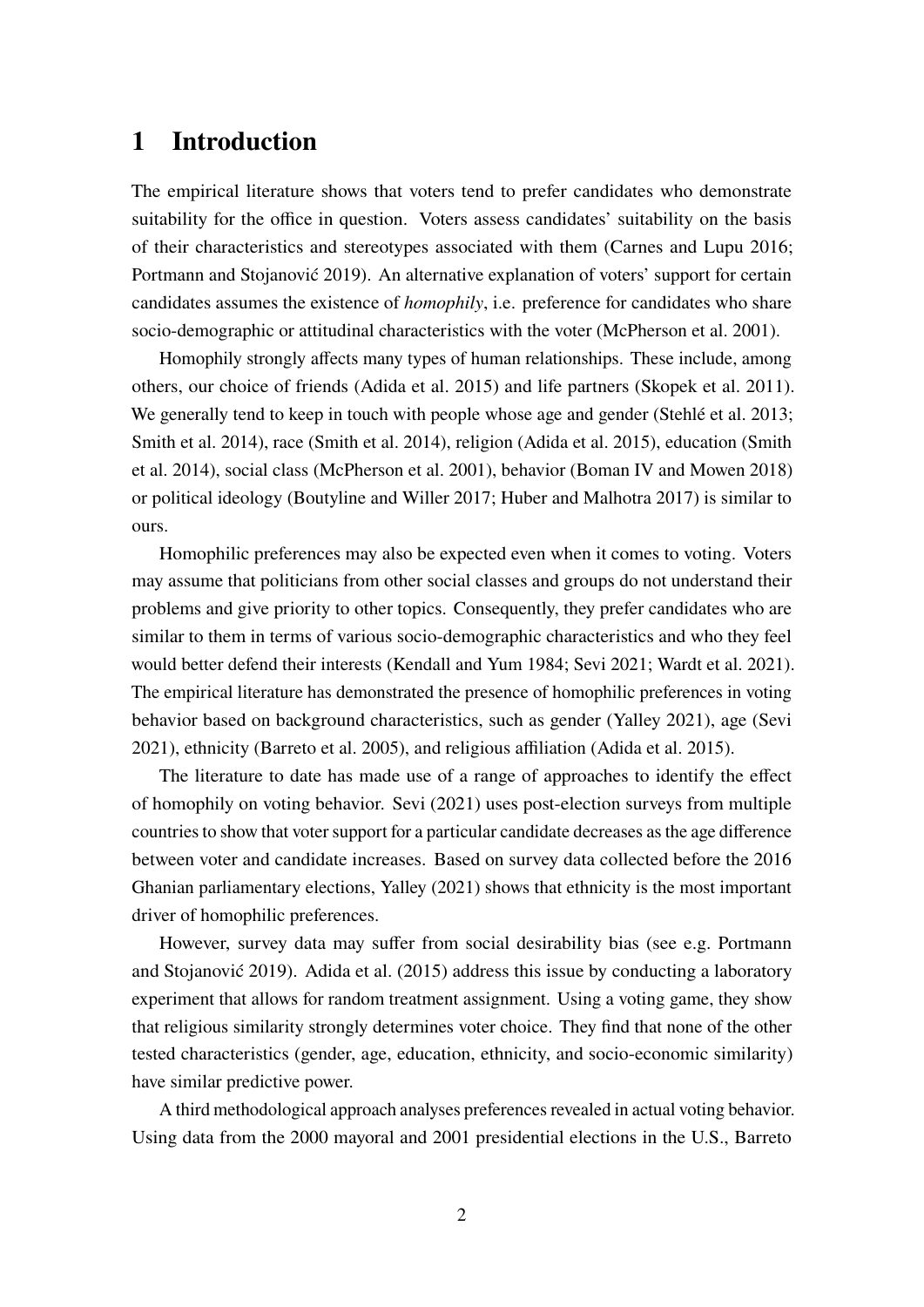et al. (2005) show that in districts with larger shares of Latino voters co-ethnicity increased voter turnout and Latino candidates received larger shares of the vote than in other districts.

In this paper we add to the literature on the role status (background) homophily plays in voting behavior. We identify the effect of homophily on voting behavior using data on preferential voting from Czech parliamentary elections in 2006, 2010, 2013, and 2017. The system of preferential voting used in the Czech Republic (see Section 2 for a description) is well suited for this identification because: (1) Voters primarily vote for a single party but may, if they wish, give preferential votes to up to four candidates on the ballot. This enables us to filter out the impact of party preferences and identify the effect of similarity between individual candidates and the municipal population on the number of preferential votes received by those particular candidates in the given municipality. (2) Secondary information about the candidates (gender, age, political party affiliation, education, occupation, place of residency) is listed on the ballot and is, therefore, available to all voters. (3) There are 14 constituencies in the Czech parliamentary elections with many municipalities (up to 1,144) in each of them. By focusing on preferential votes from small municipalities that cannot substantially affect elections results, we address potential endogeneity that may arise due to optimization of electoral list composition.

We find that a one percent increase in the share of the municipality's population that has the same occupation or education level as the candidate significantly (at 1% level) increases the number of preferential votes that candidate receives by 0.7% or 0.5%, respectively. We also find that candidates who live in their voters' municipality receive a substantially higher number of preferential votes.

#### **2 Parliamentary elections and preferential voting**

The Parliament of the Czech Republic has two houses: the upper house is known as the Senate and the lower house is known as the Chamber of Deputies. We focus on elections to the latter, to which 200 deputies are elected under a party-list proportional representation system. For these elections to the lower house there are 14 constituencies, which match the country's administrative regions (*"kraj"*). Parties draw up unique electoral lists for each region. In total they nominate up to 343 candidates<sup>1</sup>; the parties themselves nominate candidates for each constituency and determine the order of their lists via their own internal procedures. The order in which candidates are listed on the ballot is important, since it is also the order in which seats are subsequently allocated.

<sup>1.</sup> The constituencies (regions) and their maximum numbers of candidates as set by law are: Prague (36), Moravian-Silesian (36), Central Bohemian (34), South Moravian (34), Ústí nad Labem (26), Olomouc (23), South Bohemian (22), Zlín (22), Plzeň (20), Hradec Králové (20), Vysočina (20), Pardubice (19), Liberec (17), and Karlovy Vary (14).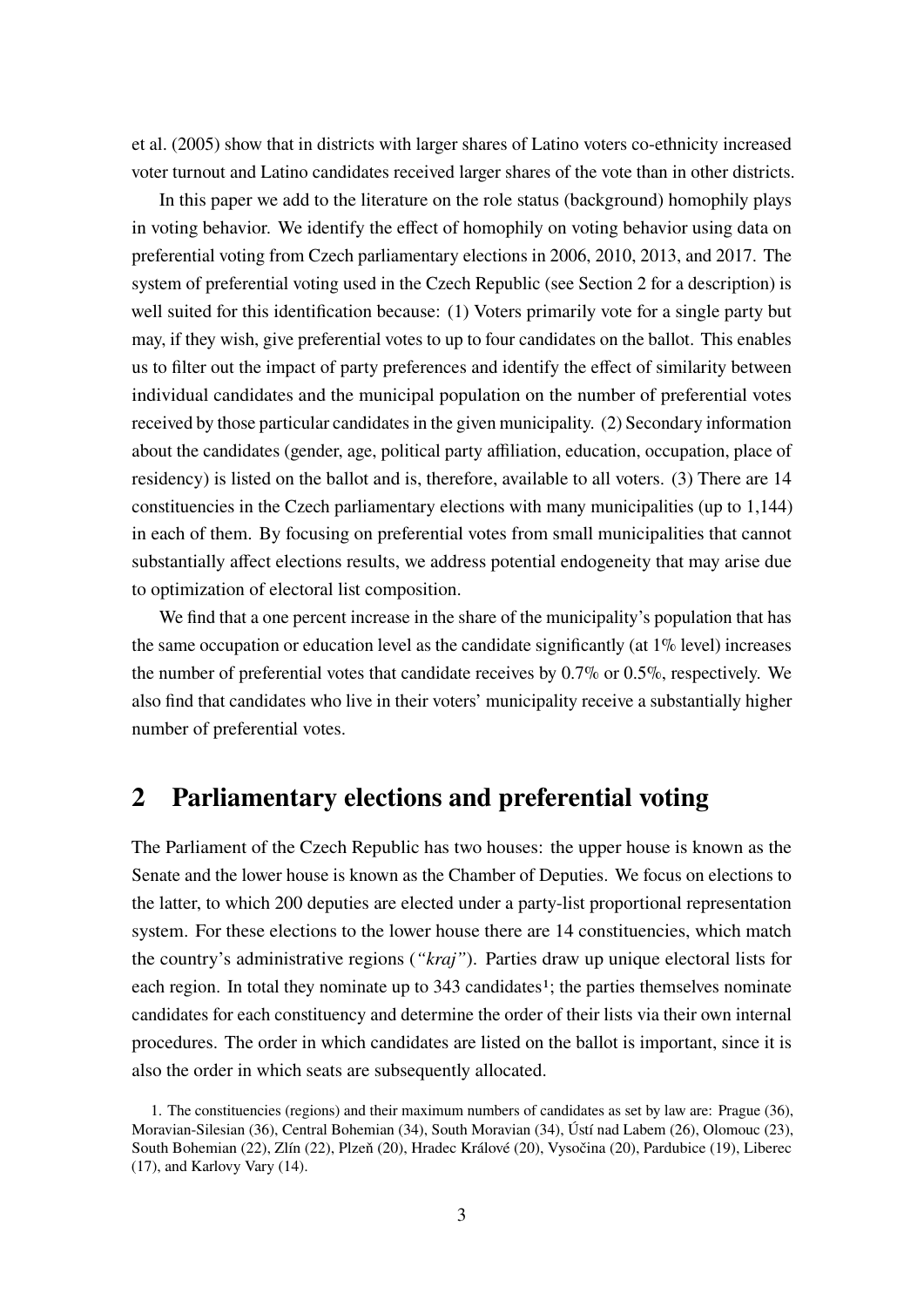Voters can, however, also influence the order in which seats will be allocated to candidates using their optional preferential votes.2 In the Czech system of preferential voting each voter may assign one preferential vote to up to four candidates on the ballot. If a candidate receives preferential votes that exceed 5% of the total number of votes for his/her party, he/she is re-ranked to the top of the electoral list.

The system of preferential voting was introduced in 1990 for the first free elections after the fall of the communist regime and has since gained substantial popularity. In 2006 there were 0.4 preferential votes cast per ballot. The subsequent elections in 2010 set a record in our estimation sample with 0.7 preferential votes per ballot cast and the share of preferential votes did not then drop below 0.5 within our observation period. The preferential votes substantially affected the election outcomes: between 2006 and 2017, 14% of deputies were elected as a result of the preferential votes they received.

#### **3 Data and estimation sample**

The primary data set used in our empirical analysis is a an electoral database<sup>3</sup> containing the secondary information on candidates that is also available to voters on the ballot (name, age, political party affiliation, occupation, municipality of residency)4 together with the electoral outcomes, including the number of preferential votes received.5 We aggregate the electoral data at the level of municipalities<sup>6</sup> which results in a data set with one observation for each candidate, municipality and election.

The electoral database contains exact data on candidates' ages, which we classify into seven categories (18–29, 30–39, 40–49, 50–59, 60–69, 70–79, 80–89). Candidates list one or more occupations on the ballot. We manually encode these occupations into 11 categories according to the ISCO classification. In addition to ISCO level 1 we include a

2. Preferential voting systems are very common in Europe, although they take many forms. Casting preference votes can be optional, as is the case in the Czech Republic or Switzerland (Portmann and Stojanović 2019), or mandatory (Poland, Finland). In Finland, Poland and in state elections in Bavaria, voters cast just one preferential vote (Marcinkiewicz and Stegmaier 2015; Söderlund et al. 2021), whereas in the Czech Republic, Luxembourg, Lithuania, Greece, Slovakia and Switzerland voters may select multiple candidates, with or without a threshold (Marcinkiewicz and Stegmaier 2015). Some systems, such as the Swiss one, also allow voters to cast negative votes or even to choose candidates from more than one ballot list (*panachage*, Portmann and Stojanović 2019)

3. The electoral database is publicly available at https://volby.cz/opendata/opendata.htm.

4. For an example of a ballot see annotated Figure A.1 in the Appendix.

5. The electoral database does not contain any unique IDs that would enable us to match individual candidates across elections.

6. The raw data from the electoral database contains information at the level of polling stations. Unfortunately, the polling areas do not match census blocks. Therefore, we aggregate both the electoral and census data to the municipality level.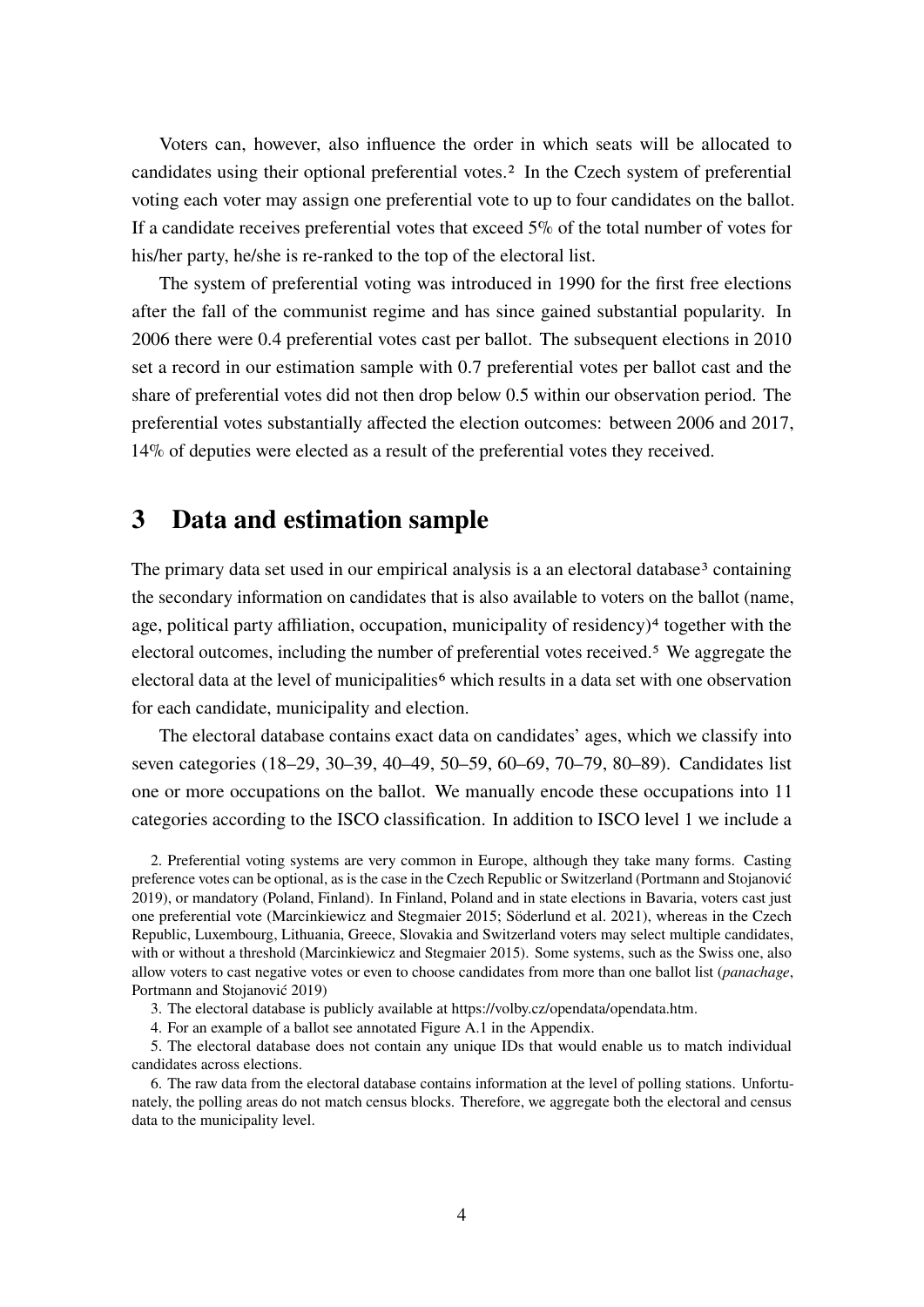special category for "occupations" that are not listed in ISCO, such as *"student"*, *"mother"*, or *"retiree"*. When a candidate listed more than one occupation we use the first one.

Information on education and gender must be inferred from the name and candidate description. Tertiary education is signaled by the presence of academic titles, which are commonly used in formal communication (written as well as spoken) in the Czech Republic.

We infer the candidates' genders from their first names. We match the name listed in the electoral database with a database published by the Ministry of the Interior of the Czech Republic which includes the frequency of each name for each gender.7 We assign each candidate the gender that is more frequent for his/her first name. This is a reliable measure since the Czech Republic is highly linguistically and ethnically homogeneous<sup>8</sup> and first names commonly given to both genders are rare.

The estimation sample contains voting data for elections to the Chamber of Deputies that took place in 2006, 2010, 2013, and 2017. The sample is restricted to elections that are close to the 2011 Census, which is our source of population data, and which were conducted according to the same set of rules.

From the 2011 Census we use individual level data and construct variables for each municipality and candidate characteristic (i.e. education, occupation, age category, gender) that capture each candidate's similarity with the population of the given municipality. These variables are defined as the percentage of the population that shares the specific variant of the given characteristic with the candidate (e.g. belongs to the same age group). It results in a continuous measure for all four characteristics with a theoretical range from 0 to 100%. We define an additional indicator variable that takes the value one for the municipality in which the candidate lives.

We adjust the estimation sample by excluding 17 municipalities whose boundaries changed during the period of interest and/or that are not represented in all elections – i.e. they did not exist or had zero turnout in at least one election. We also exclude the country capital Prague because Prague is the only single-municipality constituency and would therefore clearly violate our identification assumption (see Section 4). The electoral database and our estimation sample also do not contain municipality–party pairs in cases where a particular party received no votes. The resulting estimation sample contains data on 20,811 candidates from 6,240 municipalities.

<sup>7.</sup> This database is not available any more due to GDPR. We use the version that was released in 2015.

<sup>8.</sup> Over 91% of respondents who filled in their nationality in the 2011 Census self-assigned to Czech nationality or to nationalities related to the Czech lands (these nationalities do not differ in culture and language from the majority).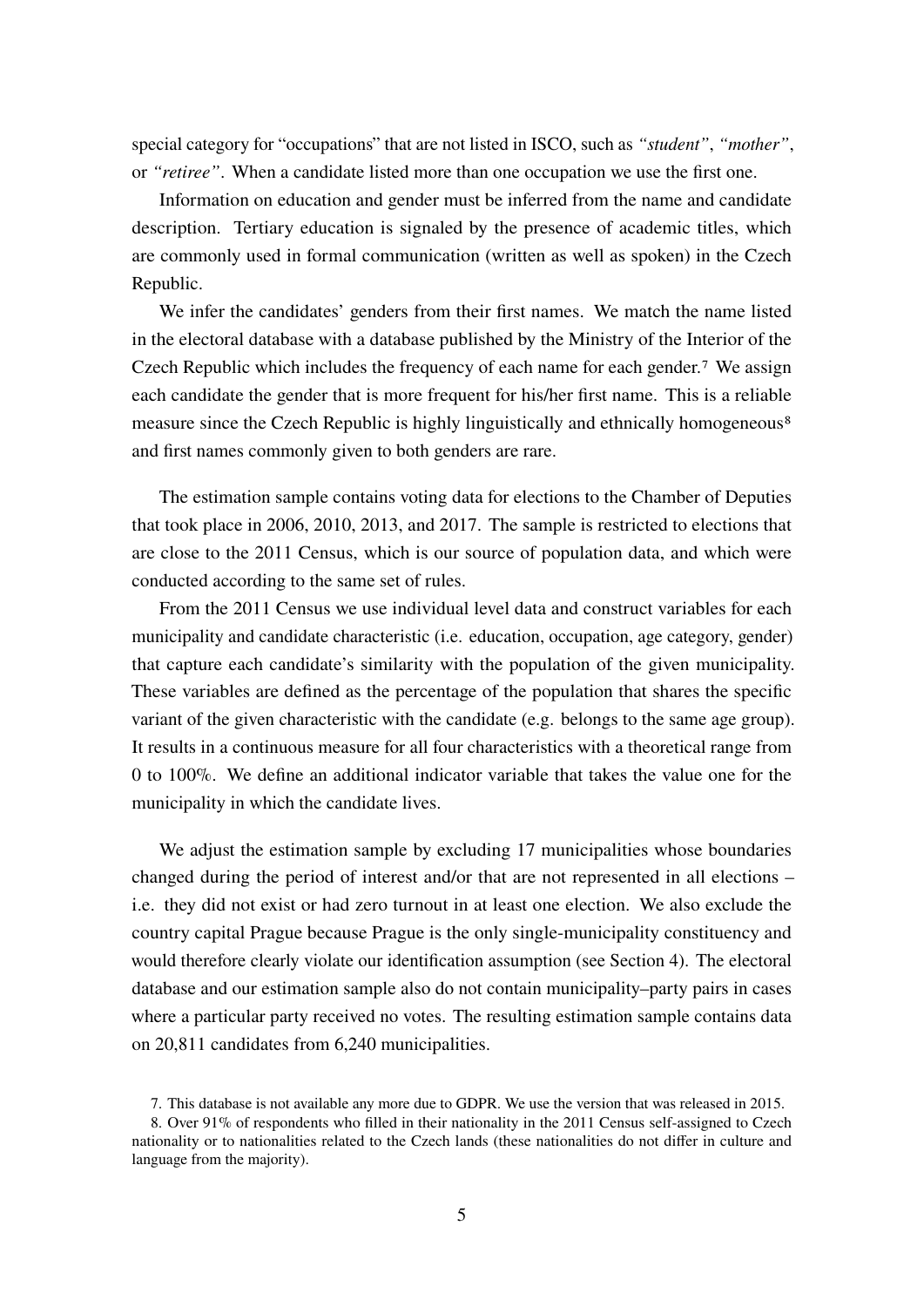|                                  | Candidates | All            | Small          |
|----------------------------------|------------|----------------|----------------|
|                                  |            | municipalities | municipalities |
|                                  | (1)        | (2)            | (3)            |
| Age (years)                      | 45.919     | 47.822         | 48.393         |
|                                  | (12.402)   | (2.128)        | (2.515)        |
| Male $(\%)$                      | 72.125     | 49.783         | 50.249         |
|                                  |            | (2.363)        | (2.945)        |
| Tertiary educated (%)            | 45.510     | 7.713          | 6.706          |
|                                  |            | (4.177)        | (3.779)        |
| ISCO $0 \, (\%)$                 | 0.053      | 0.172          | 0.166          |
|                                  |            | (0.344)        | (0.407)        |
| ISCO $1$ (%)                     | 27.370     | 2.447          | 2.151          |
|                                  |            | (1.478)        | (1.582)        |
| ISCO $2 \left( \% \right)$       | 23.190     | 5.175          | 4.464          |
|                                  |            | (2.580)        | (2.475)        |
| ISCO $3$ (%)                     | 19.110     | 7.719          | 7.170          |
|                                  |            | (2.803)        | (3.013)        |
| ISCO 4 $(\%$                     | 3.633      | 2.316          | 2.095          |
|                                  |            | (1.249)        | (1.441)        |
| ISCO $5$ (%)                     | 4.320      | 6.146          | 5.760          |
|                                  |            | (2.210)        | (2.636)        |
| ISCO $6$ (%)                     | 0.947      | 1.858          | 2.432          |
|                                  |            | (1.765)        | (2.106)        |
| ISCO $7$ $\left(\% \right)$      | 3.662      | 9.321          | 9.391          |
|                                  |            | (2.788)        | (3.290)        |
| ISCO 8 $(\%$                     | 3.373      | 8.177          | 8.488          |
|                                  |            | (2.825)        | (3.273)        |
| ISCO $9$ (%)                     | 0.207      | 2.066          | 2.090          |
|                                  |            | (1.705)        | (2.284)        |
| Unclassified occupations $(\% )$ | 14.137     | 4.185          | 4.153          |
|                                  |            | (1.986)        | (2.441)        |
| Observations                     | 20,811     | 6,240          | 3,119          |

Table 1: Demographic characteristics and candidates' and voters' occupations

Note: "Small municipalities" are defined as municipalities with populations below the median in 2011, i.e. 426 inhabitants. The table contains mean ages for candidates and for both categories of municipalities. For the other variables the table contains shares of candidates and mean shares for municipalities. Standard deviations are reported in parentheses. Values are calculated using data from the 2006, 2010, 2013, and 2017 parliamentary elections (Column 1) and the 2011 Census (Columns 2 and 3).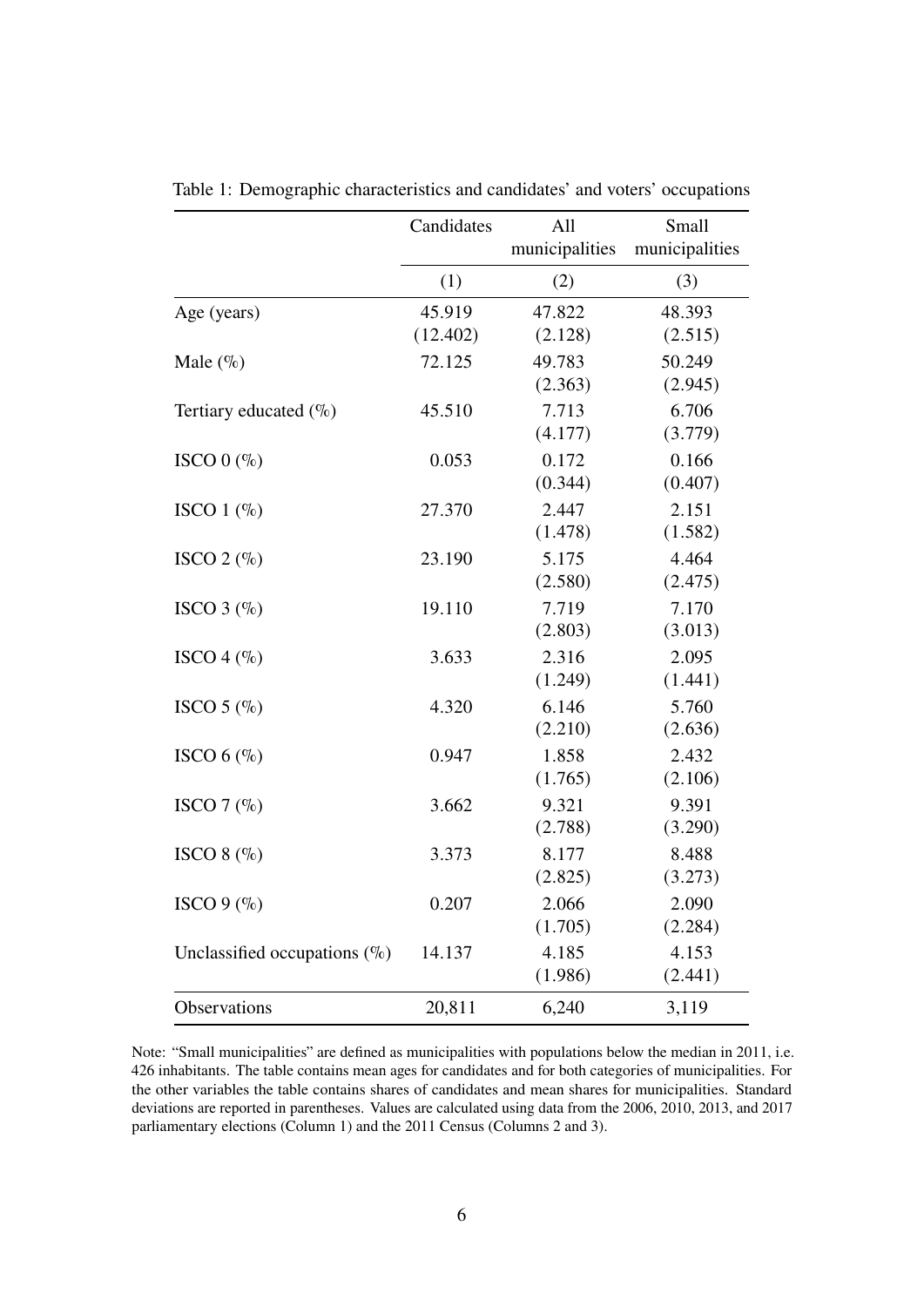|                                               | All<br>municipalities | Small<br>municipalities |
|-----------------------------------------------|-----------------------|-------------------------|
|                                               | (1)                   | (2)                     |
| Share of voters with the same education level | 87.5856               | 88.5563                 |
| as the candidate $(\% )$                      | (18.8336)             | (19.8213)               |
| Share of voters with the same occupation      | 4.3725                | 3.8503                  |
| as the candidate $(\% )$                      | (3.4373)              | (3.3101)                |
| Share of voters of the same age.              | 17.3224               | 17.1332                 |
| as the candidate $(\%$ )                      | (3.7809)              | (4.4263)                |
| Share of voters of the same gender            | 49.8278               | 50.0890                 |
| as the candidate $(\% )$                      | (2.1660)              | (2.8130)                |
| Candidate lives in the municipality $(=1)$    | 0.0023<br>(0.0484)    | 0.0002<br>(0.0157)      |

Table 2: Similarity between candidates and municipalities' populations

Note: "Small municipalities" are defined as municipalities with populations below median in 2011. Standard deviations are reported in parentheses. Values are calculated using data from the 2006, 2010, 2013, and 2017 parliamentary elections and the 2011 Census.

Table 1 compares candidates with municipalities' populations. While there is only a little difference in age, there is a substantial overrepresentation of men and tertiary educated people among the electoral candidates. The population of candidates is also more skewed towards more qualified occupations. These differences tend to be more pronounced in small municipalities with populations below the median (i.e. fewer than 426 inhabitants in 2011). Table 2 focuses on variables that measure similarity between candidates and municipalities' populations and provides similar information: there is remarkable similarity in age and education level. However, the high similarity for education is driven by the low number of categories for this characteristic (tertiary educated, other). The sample of all municipalities also tends to show greater similarity with candidates than the subset of small municipalities.

#### **4 Identification strategy and empirical specification**

We identify the effect of homophily using data on preferential voting for individual candidates. As each party can field up to 343 candidates in a single election, with up to 36 candidates on each ballot paper, the voters are not likely to know the individual candidates personally (see Jurajda and Münich 2015). However, they may base their decision to support a candidate with a preferential vote on secondary information that is provided to each voter on the ballot paper. We test the hypothesis that voters are more likely to support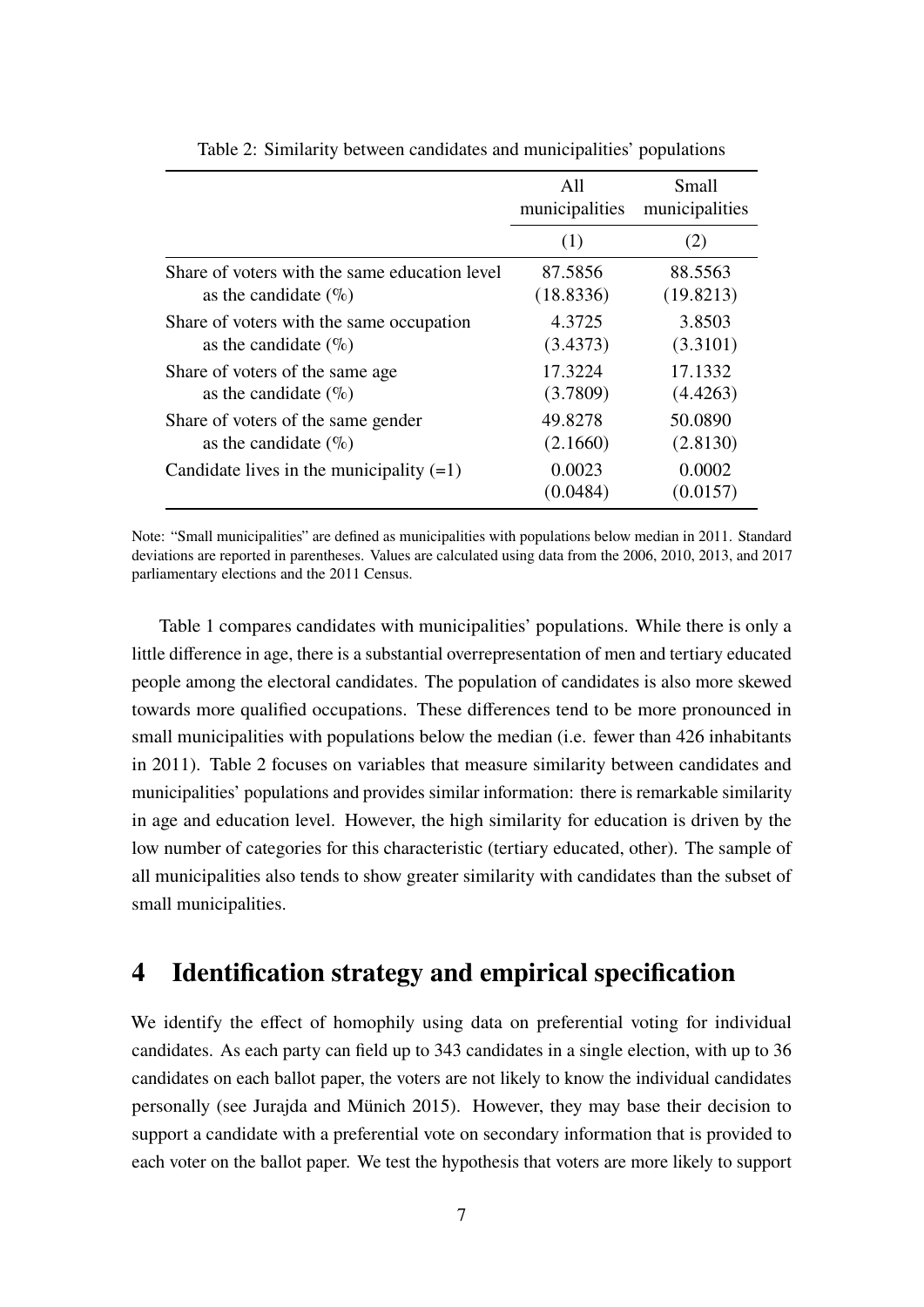candidates that are similar to them in background characteristics. The political parties may be aware of the importance of such homophily and may optimize their candidate lists to match the population characteristics in the given constituency. This potential endogeneity of electoral list composition presents a challenge to identification.

In elections to the Chamber of Deputies the parties establish candidate lists at the regional (constituency) level, where each region contains up to 1,144 municipalities (mean = 480 when excluding Prague). We exploit this feature of the Czech electoral system in our identification of the effect of homophily on voting behavior. Our identification rests on the assumption that political parties do not optimize their candidate lists with respect to the population characteristics of individual municipalities. We estimate the effect of homophily using the following empirical specification:

$$
log(E(pv_{cpme})) = \gamma \mathbf{H}_{cm} + log(v_{pme}) + \theta_m + \theta_b + \theta_{ce}
$$
 (1)

where  $pv$  is the number of preferential votes received by candidate  $c$  running for party p in municipality *m* and election  $e$ . The vector **H** contains variables of interest: an indicator variable for the candidate being a resident in the given municipality and four continuous variables defined as the percentages of the municipality's population that share the candidate's education level (tertiary, lower than tertiary), occupation (ISCO1 or unclassified), age group (18–29, 30–39, 40–49, 50–59, 60–69, 70–79, 80–89), and gender.

Variable  $\nu$  is an offset variable that captures the number of votes cast for the respective party. It effectively expresses the maximum number of preferential votes a given candidate can receive. The empirical specification also includes a set of fixed effects. The municipality fixed effect  $(\theta_m)$  controls for time-invariant municipality characteristics that may affect residents' propensity to use preferential votes—such as education level or other unobserved characteristics. We also include the fixed effect  $\theta_b$  for the number of candidates on the ballot list, as a lower number of candidates increases *per se* the probability of each candidate receiving a preferential vote. Most importantly, our specification (1) contains a full set of candidate  $(\theta_{ce})$  fixed effects (including constants) that controls for the candidate's individual characteristics, the popularity of the party he/she is running for, and his/her position on the ballot list. These candidate fixed effects ensure that the homophily effect is estimated within candidate.

Due to the large share of zeros (80.3%) in the outcome variable we estimate regression (1) with Poisson Pseudo-Maximum Likelihood (Silva and Tenreyro 2011). For all estimates we cluster robust standard errors by ballot (i.e. using one cluster for each party, election, and constituency/region) and municipality. We exclude observations that have a fixed effect with perfect fit.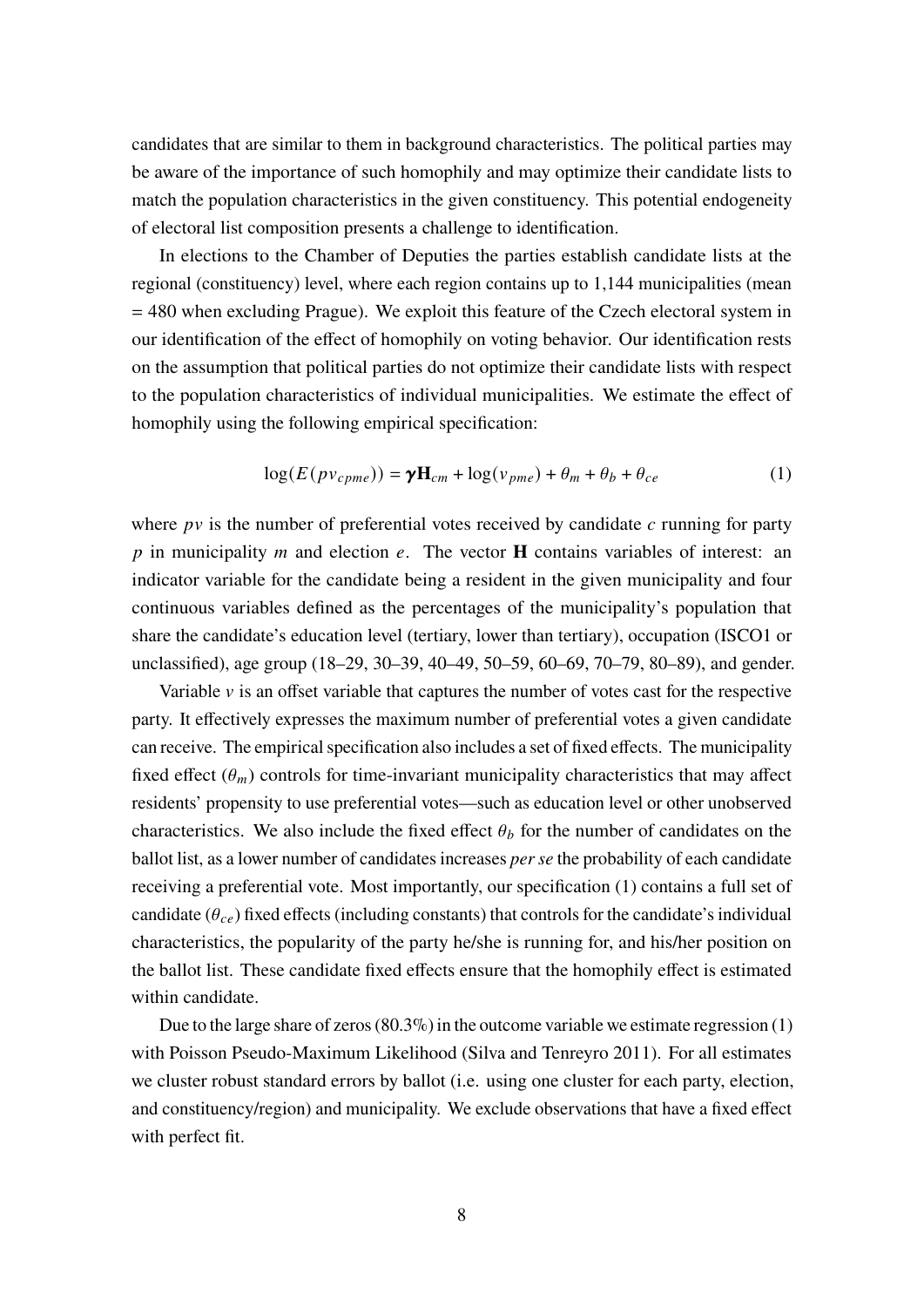#### **5 Results and robustness checks**

In Table 3 we report the estimated coefficients for the variables of interest  $(\gamma)$  from Equation (1). The positive and statistically significant coefficients suggest that homophily is indeed present in voting behavior: candidates receive more preferential votes in municipalities where a larger share of the population shares their personal characteristics. However, whether the estimates from Table 3 can be interpreted causally is uncertain, as our identification assumption may not hold for the full sample of municipalities. Political parties may optimize their electoral lists with respect to the populations of large municipalities which have the potential to provide a substantial number of votes. Such optimization would make our similarity measures endogenous.

|                                                                           | Dependent variable:<br>Number of preferential votes received |                         |                         |                    |                       |                         |
|---------------------------------------------------------------------------|--------------------------------------------------------------|-------------------------|-------------------------|--------------------|-----------------------|-------------------------|
|                                                                           | (1)                                                          | (2)                     | (3)                     | (4)                | (5)                   | (6)                     |
| Share of voters with the same education level<br>as the candidate $(\% )$ | $0.0098***$<br>(0.0012)                                      |                         |                         |                    |                       | $-0.0024$<br>(0.0021)   |
| Share of voters with the same occupation<br>as the candidate $(\% )$      |                                                              | $0.0236***$<br>(0.0033) |                         |                    |                       | 0.0007<br>(0.0027)      |
| Share of voters of the same age<br>as the candidate $(\% )$               |                                                              |                         | $0.0062***$<br>(0.0012) |                    |                       | $0.0031***$<br>(0.0010) |
| Share of voters of the same gender<br>as the candidate $(\% )$            |                                                              |                         |                         | 0.0024<br>(0.0019) |                       | 0.0019<br>(0.0021)      |
| Candidate lives in the municipality $(=1)$                                |                                                              |                         |                         |                    | 1.7694***<br>(0.0691) | $1.7710***$<br>(0.0686) |
| Candidate fixed effect                                                    | <b>Yes</b>                                                   | <b>Yes</b>              | Yes                     | Yes                | Yes                   | Yes                     |
| Municipality fixed effect                                                 | Yes                                                          | <b>Yes</b>              | Yes                     | Yes                | <b>Yes</b>            | <b>Yes</b>              |
| Length of electoral list fixed effect                                     | Yes                                                          | Yes                     | Yes                     | <b>Yes</b>         | <b>Yes</b>            | Yes                     |
| <b>Observations</b>                                                       | 7,856,299                                                    | 7,856,299               | 7,856,299               | 7,856,299          | 7,856,299             | 7,856,299               |

#### Table 3: Homophily and voting behavior

Notes: Table contains estimates of coefficients  $\gamma$  from Equation (1). Standard errors clustered by ballot and municipality are reported in parentheses: \*, \*\* and \*\*\* denote statistical significance at 10%, 5% and 1%. 40,561 observations were excluded due to having a fixed effect with perfect fit.

We address this issue in Table 4 where we restrict our estimation sample to small municipalities with populations below the median (426 people). Only 6.5% of voters lived in these municipalities in all four covered elections, which made them an unattractive target for electoral list optimization and thus make the composition of the electoral list credibly exogenous.

The estimates reported in Columns (1) to (4) are substantially smaller than the estimates obtained with the full sample of municipalities. However, they maintain their statistical significance, showing the positive effect of homophily. A one percent increase in the share of the municipality's population whose occupation or education level are the same as the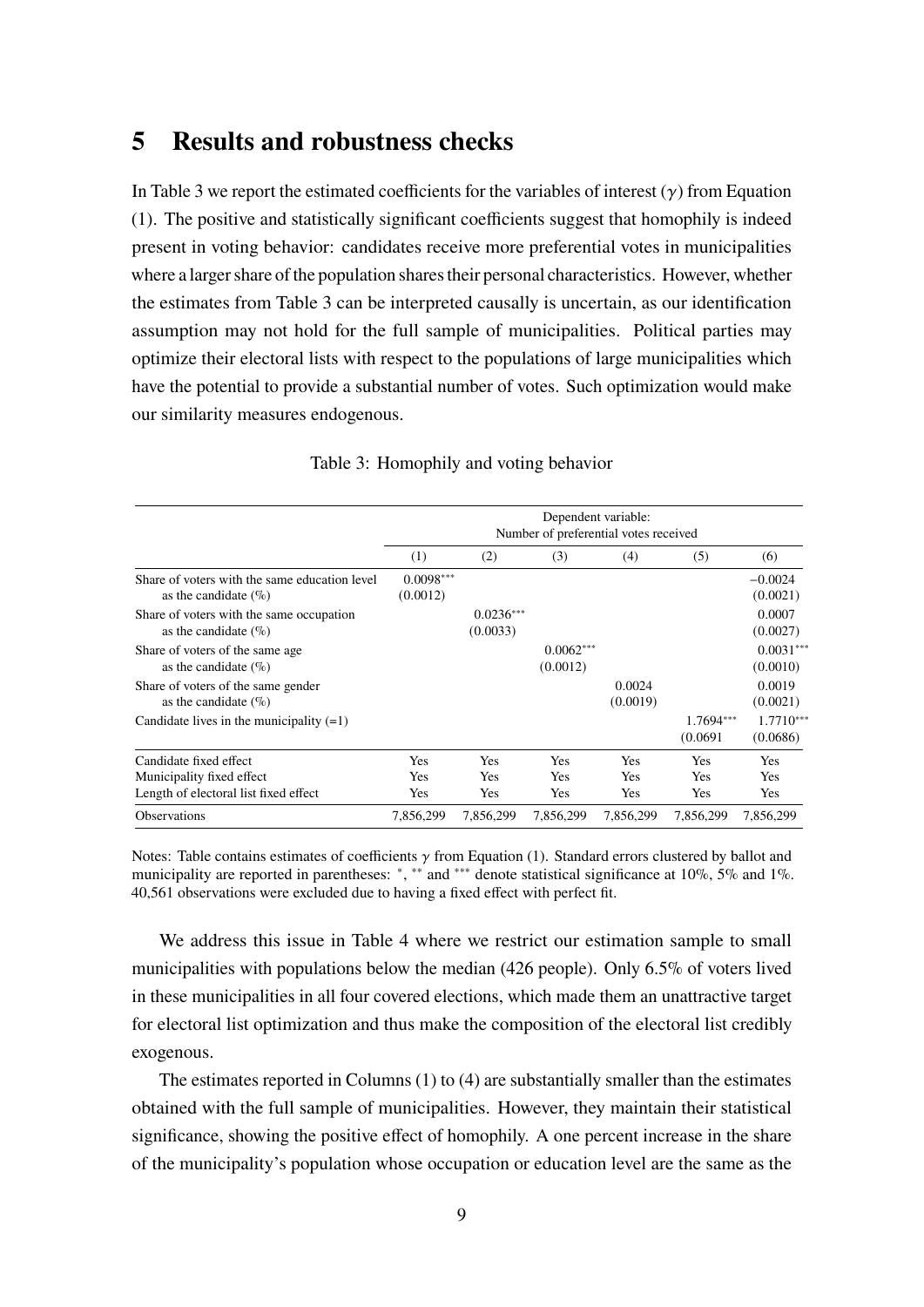|                                                                           | Dependent variable:<br>Number of preferential votes received |                         |                       |                       |                         |                         |
|---------------------------------------------------------------------------|--------------------------------------------------------------|-------------------------|-----------------------|-----------------------|-------------------------|-------------------------|
|                                                                           | (1)                                                          | (2)                     | (3)                   | (4)                   | (5)                     | (6)                     |
| Share of voters with the same education level<br>as the candidate $(\% )$ | $0.0051***$<br>(0.0012)                                      |                         |                       |                       |                         | $0.0049***$<br>(0.0012) |
| Share of voters with the same occupation<br>as the candidate $(\% )$      |                                                              | $0.0068***$<br>(0.0018) |                       |                       |                         | $0.0064***$<br>(0.0018) |
| Share of voters of the same age<br>as the candidate $(\% )$               |                                                              |                         | $0.0012*$<br>(0.0006) |                       |                         | $0.0011*$<br>(0.0006)   |
| Share of voters of the same gender<br>as the candidate $(\% )$            |                                                              |                         |                       | $0.0018*$<br>(0.0010) |                         | $0.0018*$<br>(0.0010)   |
| Candidate lives in the municipality $(=1)$                                |                                                              |                         |                       |                       | $3.0133***$<br>(0.0653) | $3.0131***$<br>(0.0651) |
| Candidate fixed effect                                                    | <b>Yes</b>                                                   | <b>Yes</b>              | Yes                   | <b>Yes</b>            | <b>Yes</b>              | <b>Yes</b>              |
| Municipality fixed effect                                                 | Yes                                                          | <b>Yes</b>              | Yes                   | <b>Yes</b>            | <b>Yes</b>              | <b>Yes</b>              |
| Length of electoral list fixed effect                                     | Yes                                                          | Yes                     | Yes                   | Yes                   | Yes                     | Yes                     |
| <b>Observations</b>                                                       | 2,991,126                                                    | 2.991.126               | 2,991,126             | 2,991,126             | 2,991,126               | 2.991.126               |

#### Table 4: Effect of homophily on voting behavior in municipalities with population below the median

Notes: Table contains estimates of coefficients  $\gamma$  from Equation (1). Standard errors clustered by ballot and municipality are reported in parentheses: \*, \*\* and \*\*\* denote statistical significance at 10%, 5% and 1%. 198,058 observations were excluded due to having a fixed effect with perfect fit.

candidate's increases the number of preferential votes that candidate receives by 0.7% and 0.5% respectively.

Apart from substantial educational and occupational homophily the results also indicate the presence of gender and age homophily. However, these effects are lower in magnitude: a one percent increase in the share of municipality's population belonging to the same age group as the candidate increases the number of preferential votes that candidate receives by 0.1%. Similarly, a one percent increase in the population of the same gender increases the number of preferential votes by 0.2%. In contrast to the estimates we obtained using the full sample of municipalities, the coefficients of interest maintain their statistical significance in the specification that includes all similarity measures (see Column 6).

Column (5) shows that being a resident of the observed municipality is a very strong predictor of the number of preferential votes a given candidate receives. The estimated coefficient implies that candidates who run for seats in their place of residence are more likely to obtain preferential votes. This may be because people believe that deputies from their own municipality would be more likely to share their interests or would increase the municipality's prestige. However, it is also true that—in small municipalities (i.e. with fewer than 426 inhabitants) especially—voters are more likely to know these candidates in person. The other secondary information available on the ballot might, therefore, be irrelevant in these cases as voters would not need any cues to cast their preferential votes.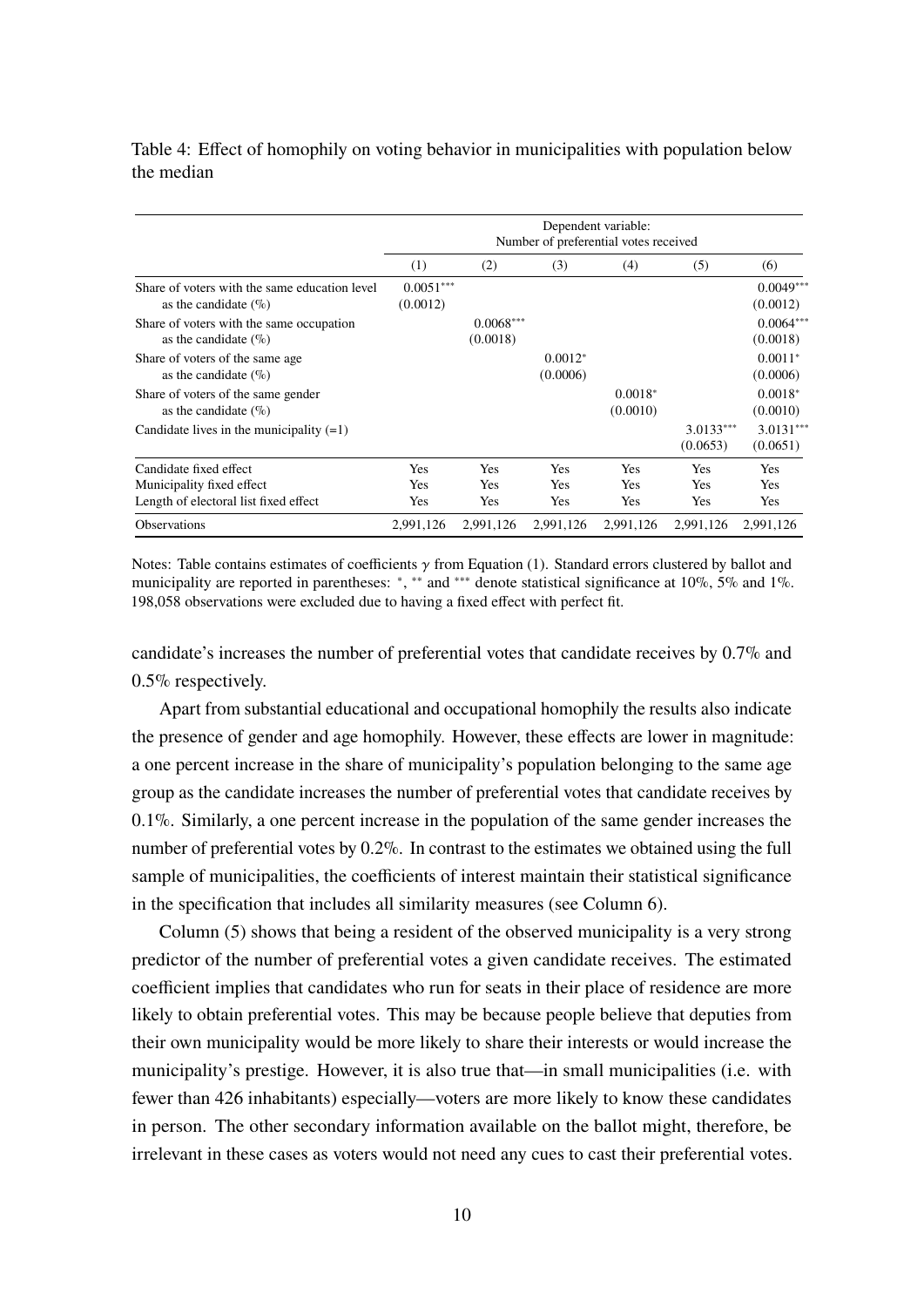As a robustness check we, therefore, exclude from the sample all observations where candidates run in their municipality of residence. The coefficients reported in Table A.1 in the Appendix are comparable in magnitude to the results with the full sample of candidates (Table 4). However, only educational and occupational homophily maintain statistical significance at the 1% level.

To account for variation in municipalities' populations and in support for political parties we also re-estimate the equation (1) on the sample of small municipalities with weights set to the number of voters  $(v_{\text{pme}})$ . The results reported in Table A.2 in the Appendix do not substantially deviate for occupational and educational homophily, nor for the impact of the candidate being a resident. However, similarities in age and gender no longer have any significant effect.

#### **6 Conclusion**

Using data on preferential voting in Czech parliamentary elections we identify the effect of homophily on voting behavior. The Czech parliamentary elections and preferential voting system in particular are well suited to the analysis of homophilic preferences, as they enable us to filter out preferences for political parties and focus solely on candidates' individual background characteristics, which are listed on the ballot and are thus readily available to voters. Focusing on small municipalities, which are abundant in the Czech Republic and which are an unattractive target for electoral list optimization, also enables us to address the problem of potential endogeneity.

We find that a one percent increase in the share of a municipality's population whose occupation or education level are the same as the candidate's increases the number of preferential votes a given candidate receives by 0.7% or 0.5% respectively. Our result also indicates the presence of homophily based on gender and age although these latter effects are smaller and less robust. We also find that living in the given municipality substantially increases the number of preferential votes a candidate receives.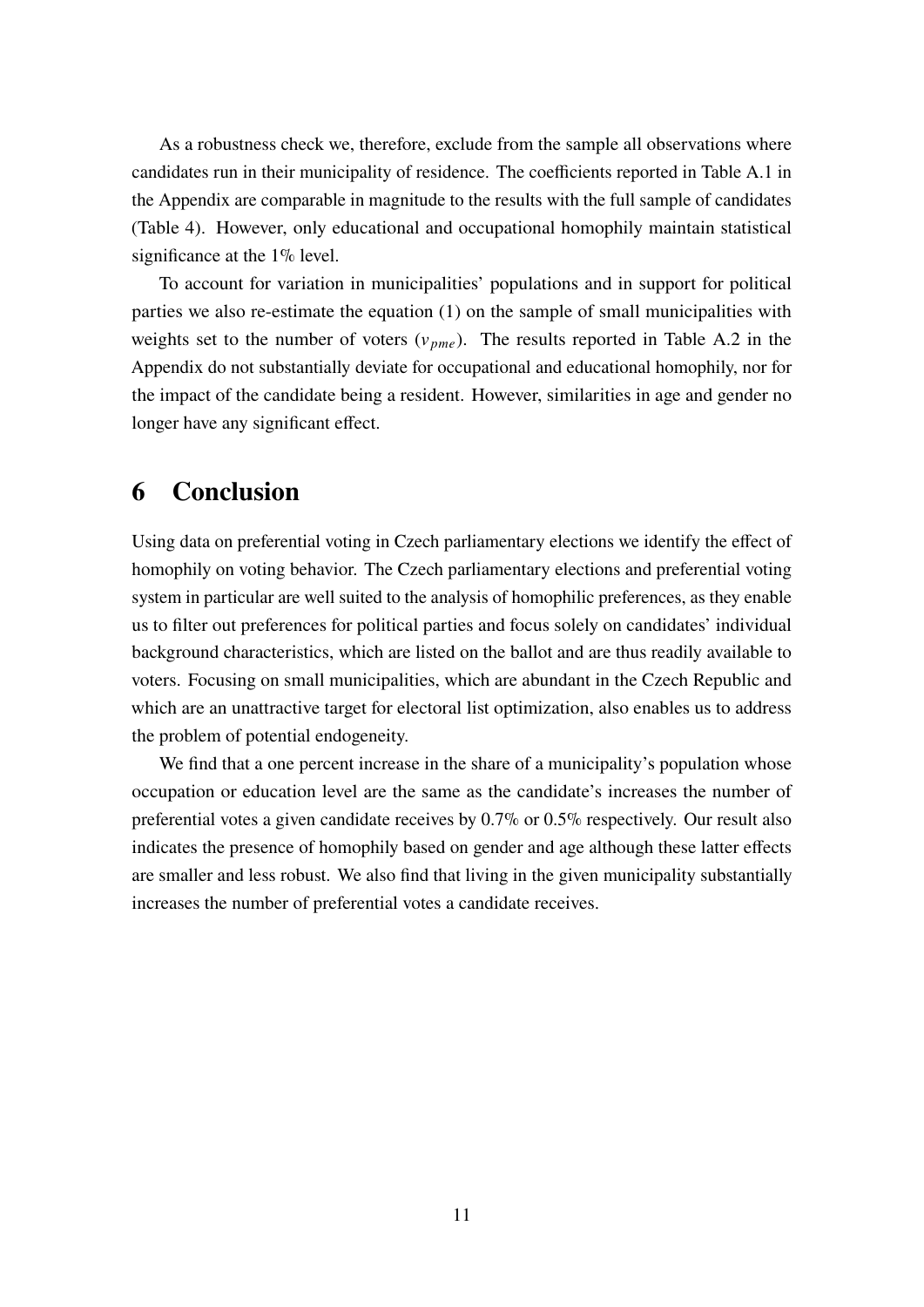#### **References**

- Adida, Claire L, David D Laitin, and Marie-Anne Valfort. 2015. "Religious homophily in a secular country: Evidence from a voting game in France." *Economic Inquiry* 53 (2): 1187–1206.
- Barreto, Matt A, Mario Villarreal, and Nathan D Woods. 2005. "Metropolitan Latino political behavior: Voter turnout and candidate preference in Los Angeles." *Journal of Urban Affairs* 27 (1): 71–91.
- Boman IV, John H, and Thomas J Mowen. 2018. "Same feathers, different flocks: Breaking down the meaning of 'behavioral Homophily'in the etiology of crime." *Journal of Criminal Justice* 54:30–40.
- Boutyline, Andrei, and Robb Willer. 2017. "The social structure of political echo chambers: Variation in ideological homophily in online networks." *Political Psychology* 38 (3): 551–569.
- Carnes, Nicholas, and Noam Lupu. 2016. "Do voters dislike working-class candidates? Voter biases and the descriptive underrepresentation of the working class." *American Political Science Review* 110 (4): 832–844.
- Huber, Gregory A, and Neil Malhotra. 2017. "Political homophily in social relationships: Evidence from online dating behavior." *The Journal of Politics* 79 (1): 269–283.
- Jurajda, Štěpán, and Daniel Münich. 2015. "Candidate ballot information and election outcomes: The Czech case." *Post-Soviet Affairs* 31 (5): 448–469.
- Kendall, Kathleen E, and June Ock Yum. 1984. "Persuading the blue-collar voter: Issues, images, and homophily." *Annals of the International Communication Association* 8 (1): 707–723.
- Marcinkiewicz, Kamil, and Mary Stegmaier. 2015. "Ballot position effects under compulsory and optional preferential-list PR electoral systems." *Political Behavior* 37 (2): 465–486.
- McPherson, Miller, Lynn Smith-Lovin, and James M Cook. 2001. "Birds of a feather: Homophily in social networks." *Annual Review of Sociology* 27 (1): 415–444.
- Portmann, Lea, and Nenad Stojanović. 2019. "Electoral discrimination against immigrantorigin candidates." *Political Behavior* 41 (1): 105–134.
- Sevi, Semra. 2021. "Do young voters vote for young leaders?" *Electoral Studies* 69:102200.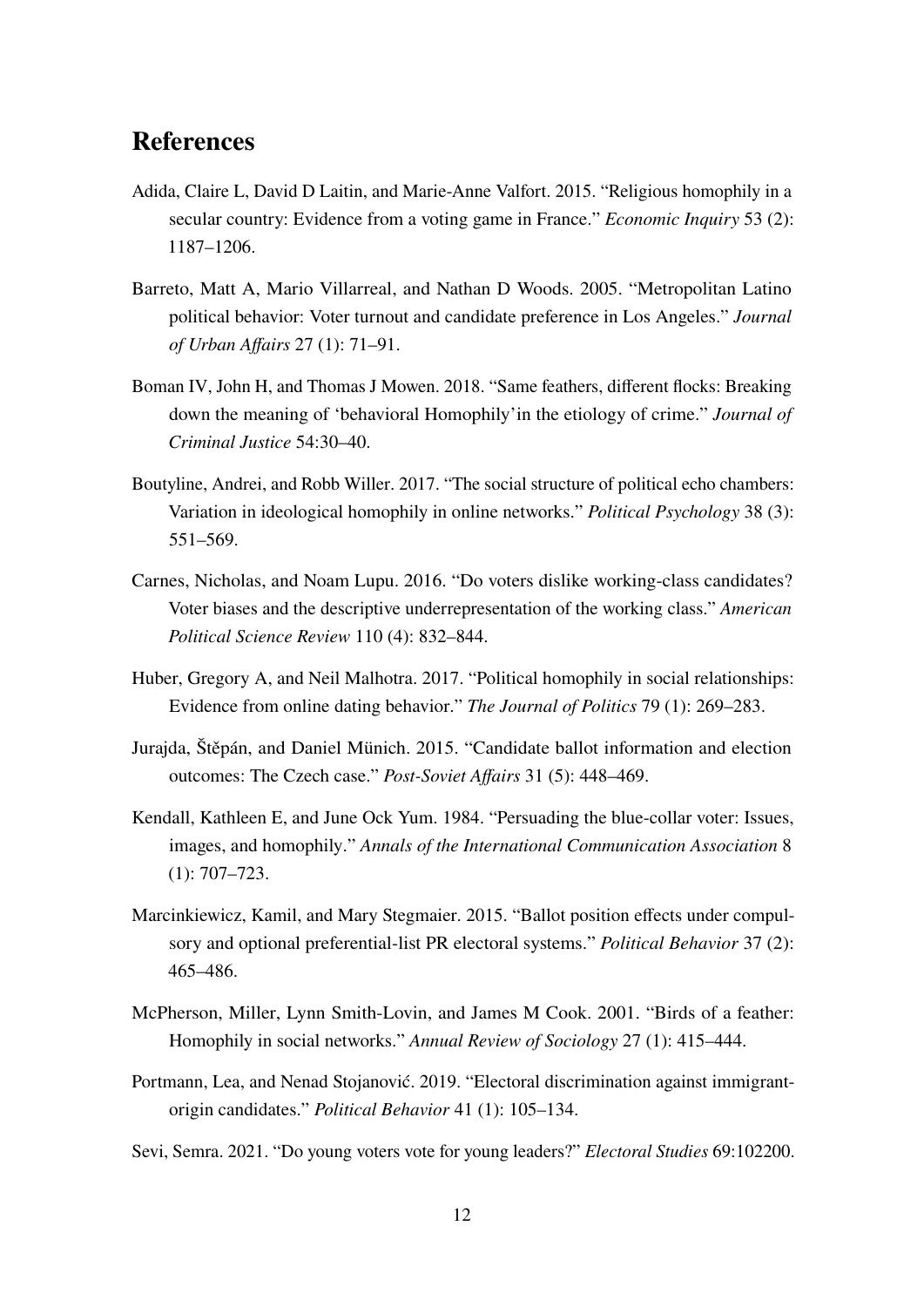- Silva, JMC Santos, and Silvana Tenreyro. 2011. "Further simulation evidence on the performance of the Poisson pseudo-maximum likelihood estimator." *Economics Letters* 112 (2): 220–222.
- Skopek, Jan, Florian Schulz, and Hans-Peter Blossfeld. 2011. "Who contacts whom? Educational homophily in online mate selection." *European Sociological Review* 27 (2): 180–195.
- Smith, Jeffrey A, Miller McPherson, and Lynn Smith-Lovin. 2014. "Social distance in the United States: Sex, race, religion, age, and education homophily among confidants, 1985 to 2004." *American Sociological Review* 79 (3): 432–456.
- Söderlund, Peter, Åsa von Schoultz, and Achillefs Papageorgiou. 2021. "Coping with complexity: Ballot position effects in the Finnish open-list proportional representation system." *Electoral Studies* 71:102330.
- Stehlé, Juliette, Francois Charbonnier, Tristan Picard, Ciro Cattuto, and Alain Barrat. 2013. "Gender homophily from spatial behavior in a primary school: A sociometric study." *Social Networks* 35 (4): 604–613.
- Wardt, Marc van de, Arjen Van Witteloostuijn, Anthony Chambers, and Bram Wauters. 2021. "Birds of a feather flock together? The survival of underrepresented groups within parliamentary parties, 1991–2015." *European Journal of Political Research* 60 (2): 474–496.
- Yalley, Andrews Agya. 2021. "Voter and Political Candidate's Status Homophile: A Ghanaian Context." *Journal of Political Marketing* 20 (2): 175–197.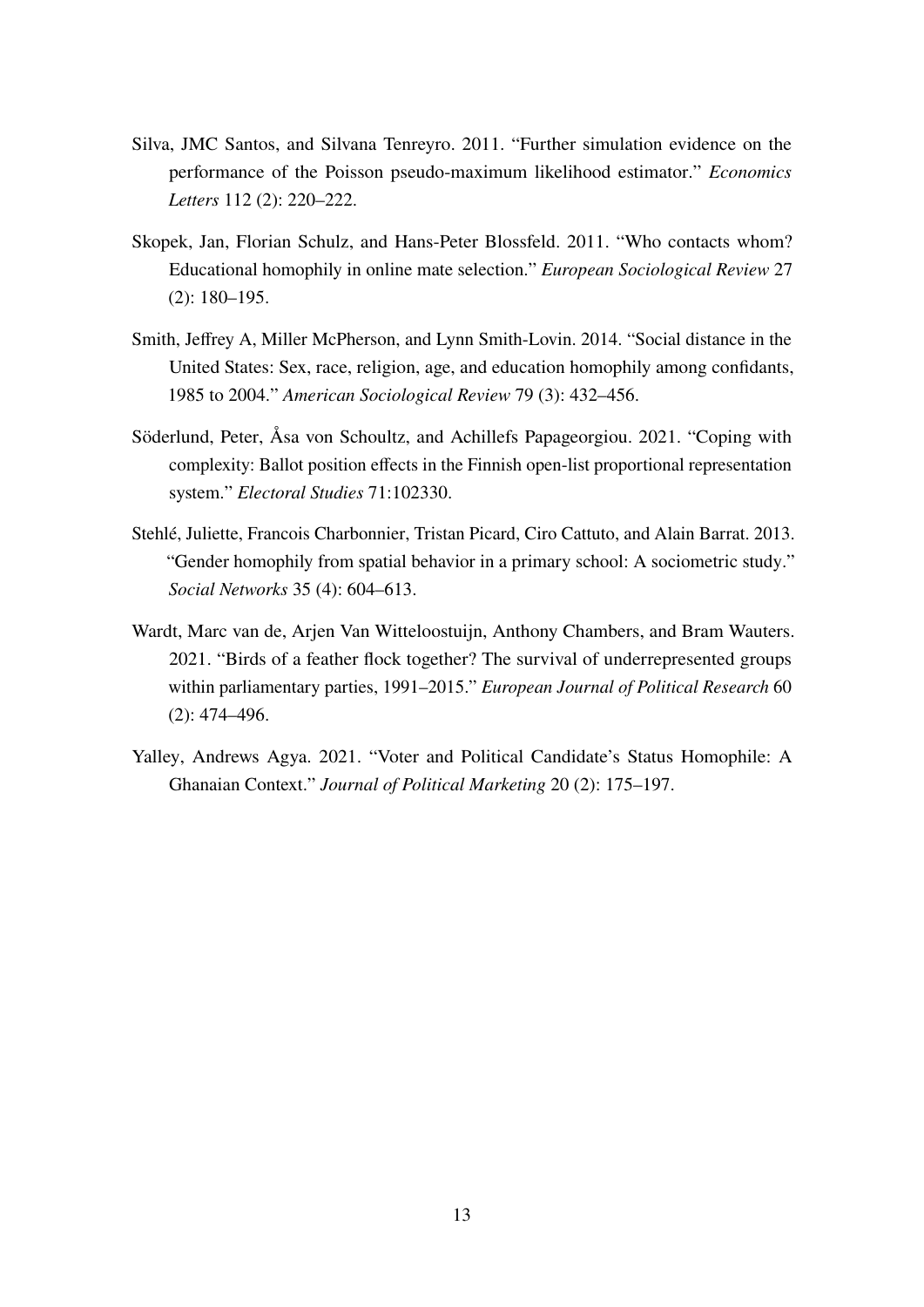### **A Appendix**

Table A.1: Effect of homophily on voting behavior in municipalities with population below the median, excluding candidates who reside in the municipality

|                                                                                              | (1)                                    | (2)                                    | (3)                                    | (4)                                    | (5)                             |
|----------------------------------------------------------------------------------------------|----------------------------------------|----------------------------------------|----------------------------------------|----------------------------------------|---------------------------------|
| Share of voters with the same education level<br>as the candidate $(\% )$                    | $0.0050***$<br>(0.0012)                |                                        |                                        |                                        | $0.0048***$<br>(0.0012)         |
| Share of voters with the same occupation<br>as the candidate $(\% )$                         |                                        | $0.0068***$<br>(0.0018)                |                                        |                                        | $0.0064***$<br>(0.0018)         |
| Share of voters of the same age.<br>as the candidate $(\% )$                                 |                                        |                                        | $0.0010*$<br>(0.0006)                  |                                        | $0.0010*$<br>(0.0006)           |
| Share of voters of the same gender<br>as the candidate $(\% )$                               |                                        |                                        |                                        | 0.0015<br>(0.0010)                     | 0.0016<br>(0.0010)              |
| Candidate fixed effect<br>Municipality fixed effect<br>Length of electoral list fixed effect | <b>Yes</b><br><b>Yes</b><br><b>Yes</b> | <b>Yes</b><br><b>Yes</b><br><b>Yes</b> | <b>Yes</b><br><b>Yes</b><br><b>Yes</b> | <b>Yes</b><br><b>Yes</b><br><b>Yes</b> | Yes<br><b>Yes</b><br><b>Yes</b> |
| Observations                                                                                 | 2,986,721                              | 2,986,721                              | 2,986,721                              | 2,986,721                              | 2,986,721                       |

Notes: Table contains estimates of coefficients  $\gamma$  from Equation (1). Standard errors clustered by ballot and municipality are reported in parentheses: \*, \*\* and \*\*\* denote statistical significance at 10%, 5% and 1%. 201,674 observations were excluded due to having a fixed effect with perfect fit.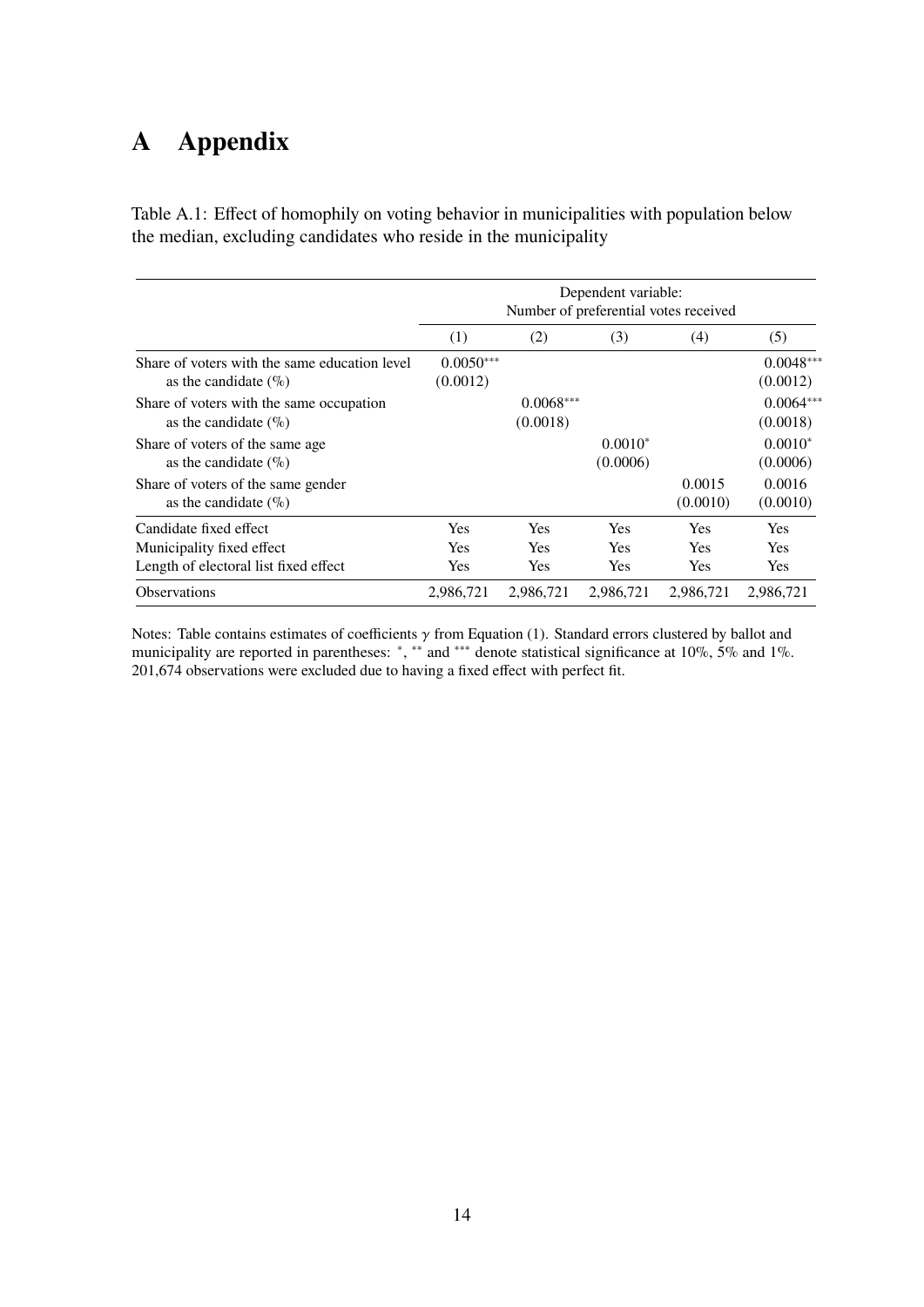

(a) Front side

(b) Back side (a) Front side  $\left($ a) Back side

Figure A.1: Example of a ballot from 2010 parliamentary elections Figure A.1: Example of a ballot from 2010 parliamentary elections Note:  $1$  – constituency;  $2$  – party number;  $3$  – party name;  $4$  – candidate's position on the ballot (ranking);  $5$  – candidate's name;  $6$  – age;  $7$  – occupation;  $8$  – municipality of Note: 1 – constituency; 2 – party number; 3 – party name; 4 – candidate's position on the ballot (ranking); 5 – candidate's name; 6 – age; 7 – occupation; 8 – municipality of residence; 9 - affiliation with a political party residence; 9 – affiliation with a political party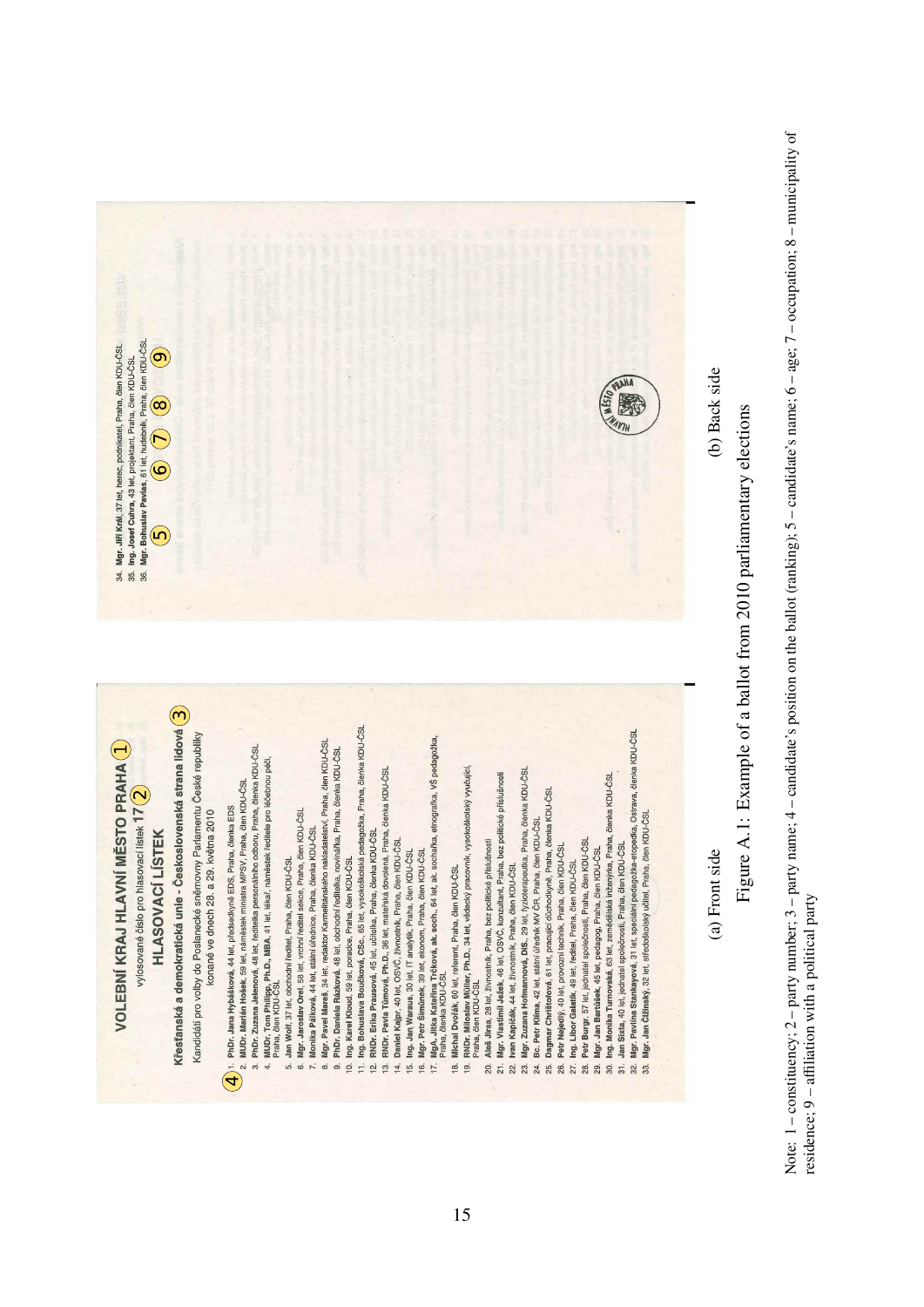Table A.2: Effect of homophily on voting behavior in municipalities with population below the median: results from weighted regression

|                                                                           | Dependent variable:<br>Number of preferential votes received |                         |                    |                    |                         |                         |
|---------------------------------------------------------------------------|--------------------------------------------------------------|-------------------------|--------------------|--------------------|-------------------------|-------------------------|
|                                                                           | (1)                                                          | (2)                     | (3)                | (4)                | (5)                     | (6)                     |
| Share of voters with the same education level<br>as the candidate $(\% )$ | $0.0052***$<br>(0.0017)                                      |                         |                    |                    |                         | $0.0050***$<br>(0.0017) |
| Share of voters with the same occupation<br>as the candidate $(\% )$      |                                                              | $0.0085***$<br>(0.0026) |                    |                    |                         | $0.0082***$<br>(0.0026) |
| Share of voters of the same age<br>as the candidate $(\% )$               |                                                              |                         | 0.0011<br>(0.0010) |                    |                         | 0.0012<br>(0.0010)      |
| Share of voters of the same gender<br>as the candidate $(\% )$            |                                                              |                         |                    | 0.0019<br>(0.0015) |                         | 0.0017<br>(0.0015)      |
| Candidate living in municipality $(=1)$                                   |                                                              |                         |                    |                    | $3.0212***$<br>(0.0859) | $3.0209***$<br>(0.0853) |
| Candidate fixed effect                                                    | Yes                                                          | <b>Yes</b>              | Yes                | <b>Yes</b>         | <b>Yes</b>              | <b>Yes</b>              |
| Municipality fixed effect                                                 | <b>Yes</b>                                                   | <b>Yes</b>              | <b>Yes</b>         | <b>Yes</b>         | <b>Yes</b>              | <b>Yes</b>              |
| Length of electoral list fixed effect                                     | Yes                                                          | Yes                     | Yes                | Yes                | Yes                     | Yes                     |
| <b>Observations</b>                                                       | 2.991.126                                                    | 2,991,126               | 2,991,126          | 2.991.126          | 2,991,126               | 2.991.126               |

Notes: Table contains estimates of coefficients  $\gamma$  from Equation (1) weighted with the number of votes cast for the party ( $v_{pme}$ ). Standard errors clustered by ballot and municipality are reported in parentheses: \*, \*\* and ∗∗∗ denote statistical significance at 10%, 5% and 1%. 198,058 observations were excluded due to having a fixed effect with perfect fit.